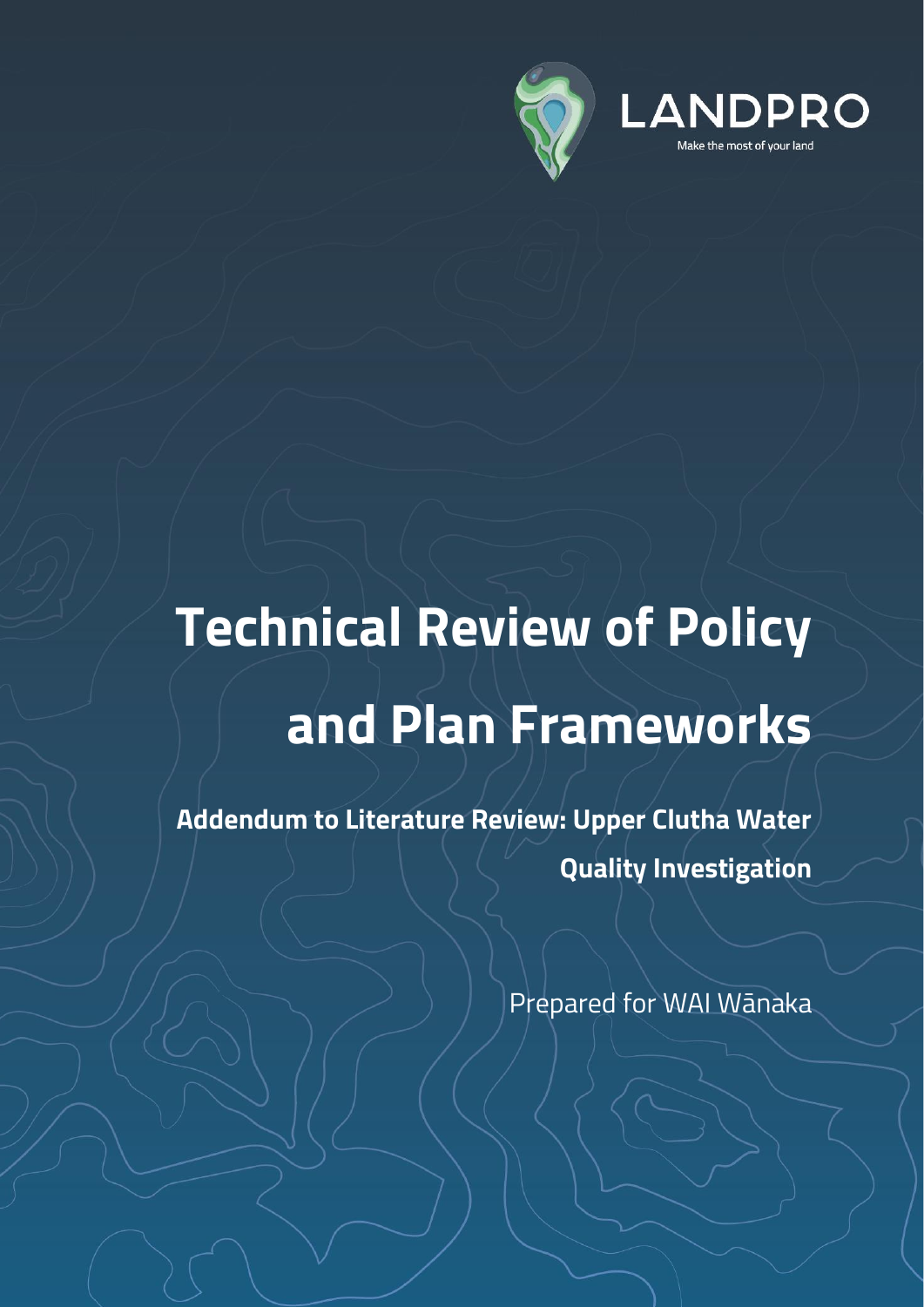## **Prepared For**

WAI Wānaka

## **Prepared By**

Landpro Ltd 13 Pinot Noir Drive PO Box 302 Cromwell Tel +64 3 445 9905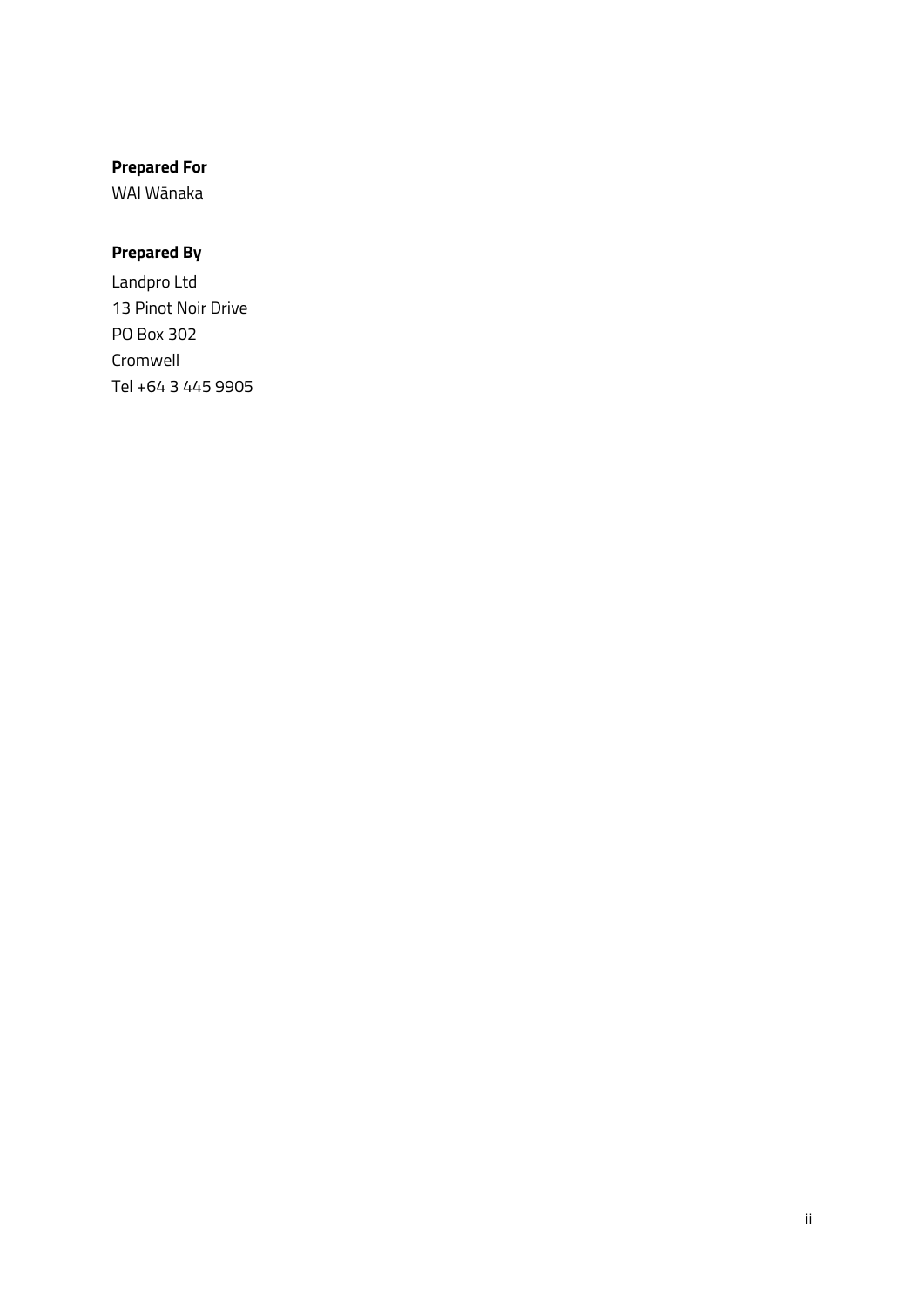#### **QUALITY INFORMATION**

#### **Reference:**

Bright, C.E., and Perkins, C. (2021). Technical Review of Policy and Plan Frameworks. Addendum to Literature Review: Upper Clutha Water Quality Investigation. Prepared for Wai Wānaka. Landpro. p. 12.

| Date:                  | 1 February 2022                   |
|------------------------|-----------------------------------|
| <b>Prepared by:</b>    | Christina Bright & Claire Perkins |
| <b>Reviewed by:</b>    |                                   |
| <b>Client Review:</b>  | WAI Wānaka                        |
| <b>Version Number:</b> | ດ1                                |

*© Landpro Ltd 2021*

#### **Disclaimer:**

*We have prepared this report for our client based on their instructions. They may use it, as agreed between us. Landpro has no duty, and does not make or give any express or implied representation or guarantee, whatsoever to any person other than our client. If you are not our client then, unless this report has been provided to you as a local authority or central government agency as part of a public process:*

- *you have no right to use or to rely on this report or any part of it, and*
- *you may not reproduce any of it.*

*We have done our best to ensure the information is fit for purpose at the date of preparation and meets the specific needs of our client. Sometimes things change or new information comes to light. This can affect our recommendations and findings.*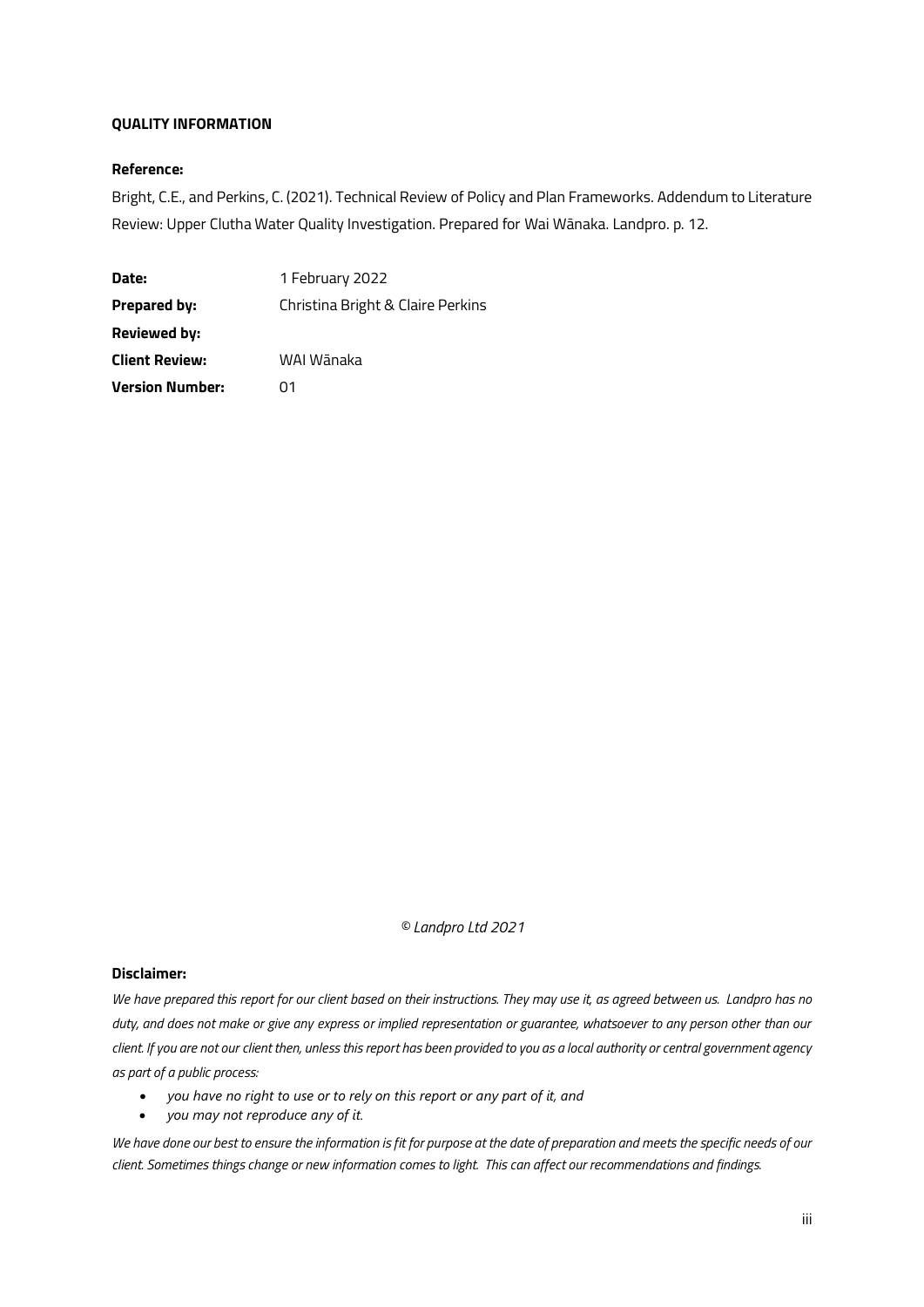## **TABLE OF CONTENTS**

| 1 <sub>1</sub> |     |                                                                                           |  |
|----------------|-----|-------------------------------------------------------------------------------------------|--|
|                | 1.1 |                                                                                           |  |
|                | 1.2 |                                                                                           |  |
| 2.             |     |                                                                                           |  |
|                | 2.1 |                                                                                           |  |
|                | 2.2 |                                                                                           |  |
|                | 2.3 | Resource Management (National Environmental Standards for Freshwater) Regulations 2020  4 |  |
|                | 2.4 |                                                                                           |  |
|                | 2.5 |                                                                                           |  |
|                | 2.6 |                                                                                           |  |
|                |     |                                                                                           |  |
|                |     |                                                                                           |  |
| 3.             |     |                                                                                           |  |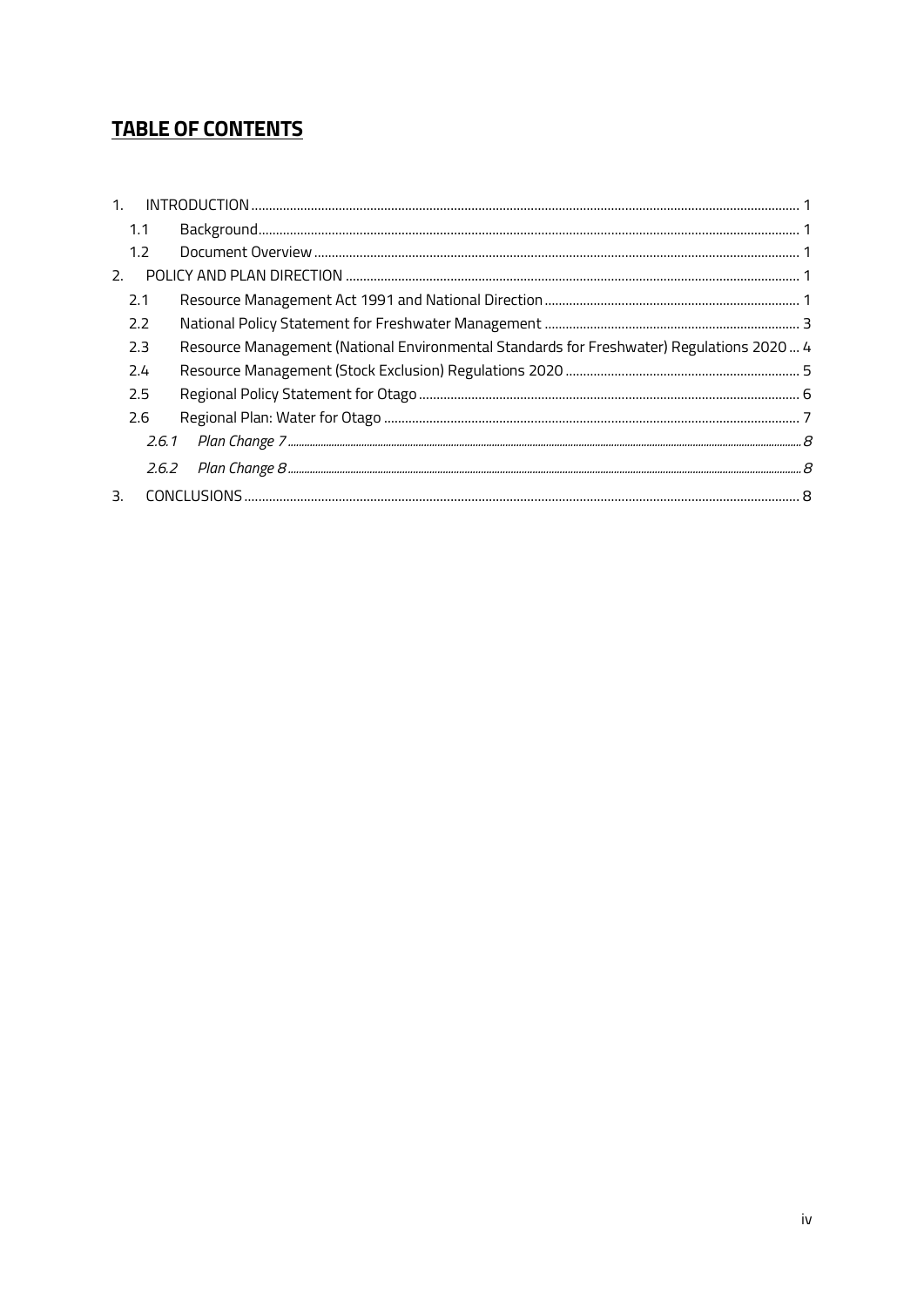# <span id="page-4-0"></span>1. INTRODUCTION

## <span id="page-4-1"></span>**1.1 Background**

Landpro Ltd (Landpro) was engaged by WAI Wānaka, the then Upper Clutha Lakes Trust (UCLT) to prepare an Integrated Catchment Management Plan (ICMP). In 2019, as part of the development of the ICMP there was a need to understand the background state of the environment, risks and pressures the catchment was, and is facing, and subsequently gaps in background data that currently exist. A Literature Review was completed in 2019 and informed the development of the ICMP, now titled the Community Catchment Plan (CCP) that was published in March 2020.

The literature review and CCP were published during the public consultation period for the revised National Policy Statement for Freshwater Management (2020) (NPSFM) and associated National Environmental Standards (NES) and stock exclusion regulations that made up the New Zealand Government's Action for Healthy Waterways package.

It is now applicable to review the National Policy Statement and Environmental Standards, and any associated proposed plan changes to the Regional Plan: Water for Otago, to ensure the literature review is up to date and can be used to inform Version B of the CCP.

## <span id="page-4-2"></span>**1.2 Document Overview**

The following sections of this report comment on the following documents:

- Resource Management Act 1991
- National Policy Statement for Freshwater Management (NPSFM)
- National Environmental Standard for Freshwater Management (NESF)
- National Environmental Standard (Stock Exclusion)
- Otago Regional Policy Statement
- Regional Plan: Water for Otago

# <span id="page-4-3"></span>2. Policy and Plan Direction

## <span id="page-4-4"></span>**2.1 Resource Management Act 1991 and National Direction**

Management of water resources in New Zealand is ultimately guided by the Resource Management Act 1991 (RMA). This is the principal resource management legislation in New Zealand with the purpose of sustainable management of natural and physical resources including land, air, and water.

The RMA provides for national policy statements and national environmental standards to be developed for matters of national significance. Freshwater management is one such matter that has been addressed at a national level with the National Policy Statement for Freshwater Management (NPSFM) (2014) providing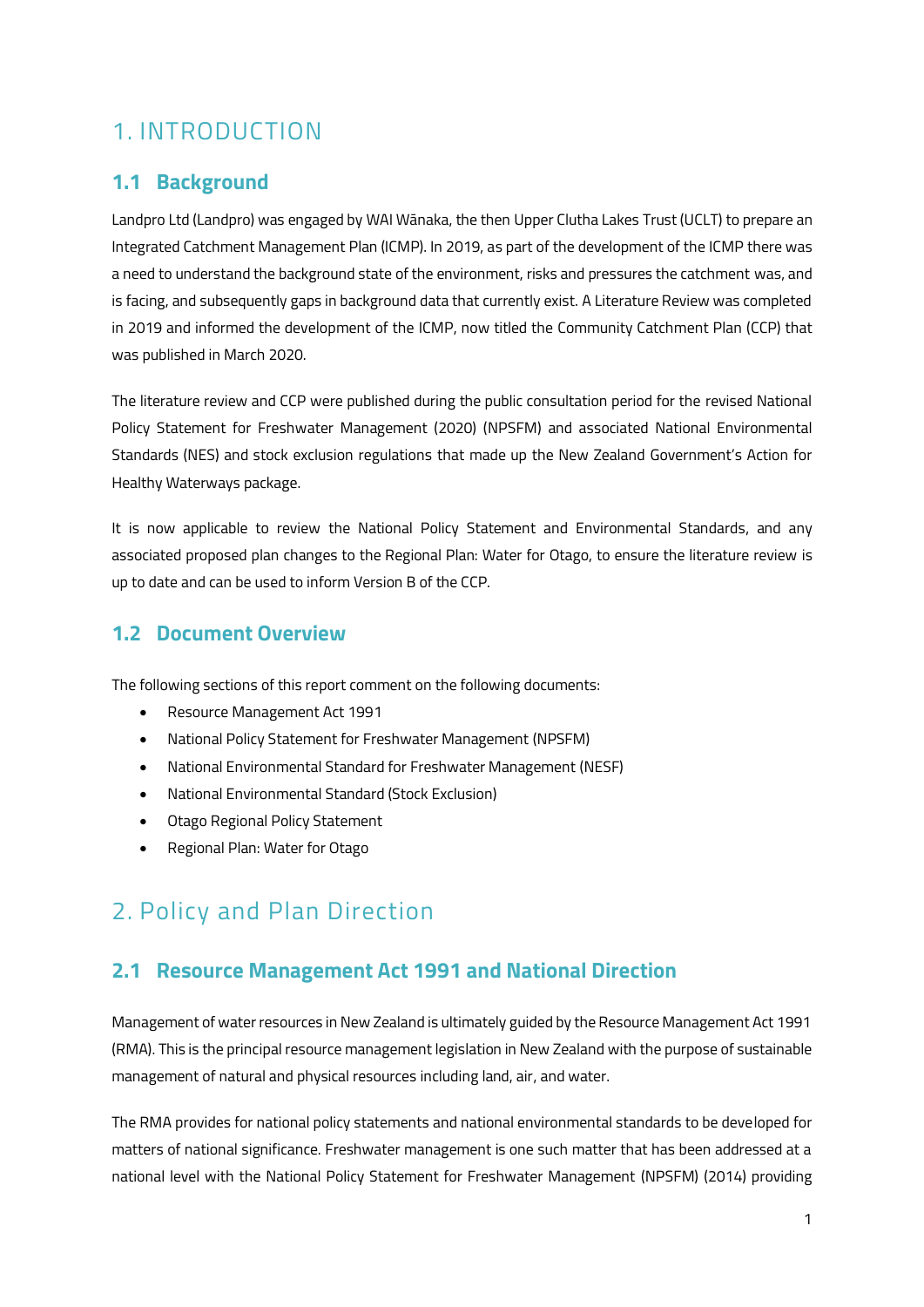direction on how local authorities should carry out their responsibilities under the RMA. A revised version came into force on 3 September 2020.

Regional Councils are also required to develop plans for integrated management of natural resources and physical resources and are responsible for making decisions about discharges of contaminants, to land, air or water, water quality and quantity.

Reform of the RMA has been signalled by the current Government, and it is expected that following the RMA review completed in 2020, the current RMA will be repealed and replaced.

The Ministry for the Environment, and Minister David Parker have confirmed the replacement will include three new Acts:

- 1. Natural and Built Environments Act (NBA) to provide for land use and environmental regulation (this would be the primary replacement for the RMA);
- 2. Strategic Planning Act (SPA) to integrate with other legislation relevant to development, and require long-term regional spatial strategies; and
- 3. Climate Change Adaptation Act (CAA) to address complex issues associated with managed retreat and funding and financing adaptation.

Other key changes include direction on there being one single combined plan for each regulatory region across New Zealand, rather than the multiple policy and planning documents that currently exist. This means that further regional plan development can be expected beyond implementation of the three new Acts.

The Government released their "Action for Healthy Waters" direction in September 2019 and included a proposed update to the then 2014 (amended 2017) NPSFM, a new proposed NESF, and proposed new Stock Exclusion Regulations. Regional plans, such as the Otago Regional Council's (ORC) Regional Plan: Water for Otago need to give effect to the NPSFM and the Government has given direction to regional councils on the timeframe for implementation. Plan Change 6A was implemented in 2014 by the ORC and includes matters related to those covered in the NPSFM and NESF, but there are some inconsistencies that will require review by the ORC. Therefore, to accommodate this review, timeframes for Plan Change 6A have been extended via Plan Change 6AA which pushes out the timeframes for water quality rules to 2026. In this time, a new water and land plan will be notified by the ORC and this plan will be consistent with the NPSFM and NESF. The ORC's review of the Regional Plan: Water for Otago is outlined below.

The implementation and plan change process that the ORC will have to follow to give effect to the amendments to the NPSFM is likely to take some time as it will follow the standard public submission, further submission, and hearing process. Furthermore, the ORC is undergoing a complete review of their Regional Plan: Water for Otago on direction from the Minister for Environment that was signalled in 2019, and this will also add time to ORC's standard processes as they work through the notification of a plan change. Therefore, due to the time constraints on preparing a fully NPSFM compliant regional planning framework, the government as part of the "Action for Healthy Waters" package proposed interim measures under the NESF.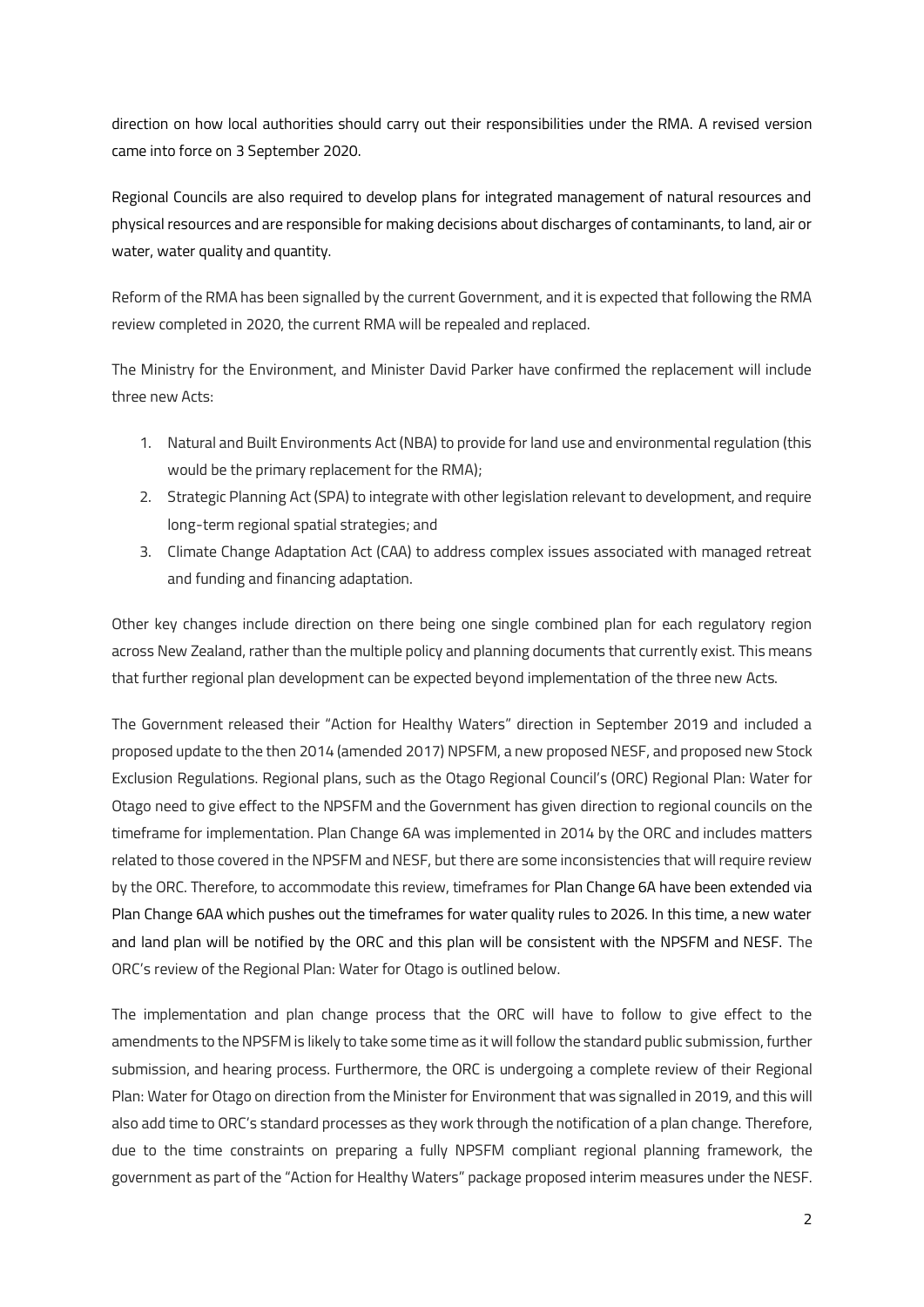The NESF came into force in September 2020 and controls the impacts of land use activities until such time as regional councils can fully implement NPSFM changes. The implementation of the NESF means that some activities that have not required resource consent under the previous regional plan framework will require a resource consent under the proposed NESF, for example, intensive winter grazing. Other measures will cover the requirement for fencing of waterways and seek to control the change of land use. These matters are further explored below.

## <span id="page-6-0"></span>**2.2 National Policy Statement for Freshwater Management**

The National Policy Statement for Freshwater Management was introduced in 2011. It was updated and replaced in 2014 and amended in 2017. A New National Policy Statement for Freshwater Management (NPSFM 2020) came into force on 3 September and replaces the National Policy Statement for Freshwater Management 2014 (amended 2017).

The NPSFM 2020 is issued by government and directs local government about how to carry out their responsibilities under the RMA 1991 when it comes to matters of national significance.

As in the previous NPSFM 2014, the new NPSFM (2020) sets out central government's objectives for freshwater management. This includes mandatory minimum freshwater standards and a requirement to maintain or improve water quality.

The fundamental concept underpinning the NPSFM (2020) is Te Mana o te Wai, recognising the fundamental importance of water and the health of water in protecting the health and well-being of the wider environment. Within the context of the NPSFM this encompasses 6 principles relating to the roles of tangata whenua and New Zealand in the management of freshwater and the implementation of the NPSFM.

These principles are set out in Part 1 of the NPSFM at 1.3(4)) as:

*"(a) Mana whakahaere: the power, authority, and obligations of tangata whenua to make decisions that maintain, protect, and sustain the health and well-being of, and their relationship with, freshwater* 

*(b) Kaitiakitanga: the obligation of tangata whenua to preserve, restore, enhance, and sustainably use freshwater for the benefit of present and future generations* 

*(c) Manaakitanga: the process by which tangata whenua show respect, generosity, and care for freshwater and for others* 

*(d) Governance: the responsibility of those with authority for making decisions about freshwater to do so in a way that prioritises the health and well-being of freshwater now and into the future* 

*(e) Stewardship: the obligation of all New Zealanders to manage freshwater in a way that ensures it sustains present and future generations*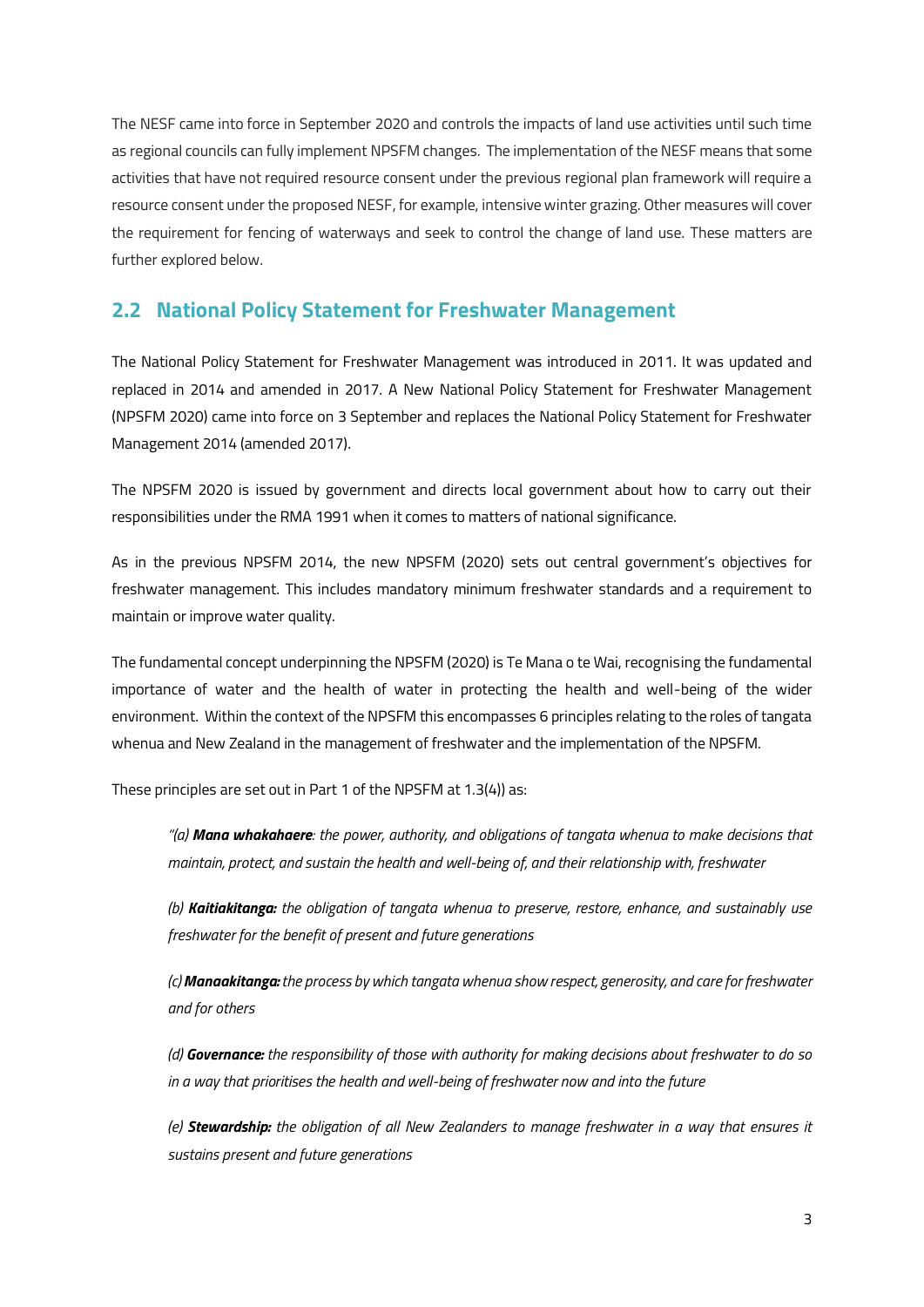*(f) Care and respect: the responsibility of all New Zealanders to care for freshwater in providing for the health of the nation."*

The NPSFM (2020) also sets out (at 1.3(5) and at Objective 2.1) a hierarchy of obligations and an objective for Te Mana o Te Wai that prioritises:

*"(a) first, the health and well-being of water bodies and freshwater ecosystems (b) second, the health needs of people (such as drinking water) (c) third, the ability of people and communities to provide for their social, economic, and cultural well-being, now and in the future."*

Policies for freshwater management to achieve Te Mana o Te Wai and Objective 2.1 are listed in Part 2 of the NPSFM at Section 2.2.

The Action for Healthy Waterways package and the focus on Te Mana o Te Wai has shaped the development of the CCP. The CCP recognises Te Mana o Te Wai and has ensured that the CCP incorporates objectives that work towards the protection of the mauri of the water and requires that Te Hauora o te Taiao (the health of the environment), Te Hauora o te Wai (the health of the water bodies), and Te Hauora o te Tangata (the health of the people) are all provided for.

# <span id="page-7-0"></span>**2.3 Resource Management (National Environmental Standards for Freshwater) Regulations 2020**

The NESF regulates activities that pose risk to the health of freshwater and freshwater ecosystems. The NESF come into force on 3 September 2020, although clauses relating to intensive winter grazing, stocking holding areas other than feedlots and the application of synthetic nitrogen fertiliser to pastoral land come into force in mid-2021, with some now deferred further to mid-2022.

The NESF imposes significant new controls on further agricultural intensification until the end of 2024, until regional councils can give effect to changes under the NPSFM. This applies to:

- conversion of farmland to dairy by more than 10ha;
- increase in irrigated pasture for dairy of more than 10ha;
- conversion of more than 10ha from plantation forestry to dairy farming; and
- increase dairy support activities above the highest annual amount in the previous five years.

The NESF sets minimum requirements for feedlots and other stockholding areas and these policies take effect from July 2021.

Under the NESF, a requirement for resource consent for intensive winter grazing (IWG) of forage crops will take legal effect from May 2022, however consultation has recently closed on a recommendation by MfE to amend this timeframe to 1 November 2022. A resource consent will be required under the NESF if the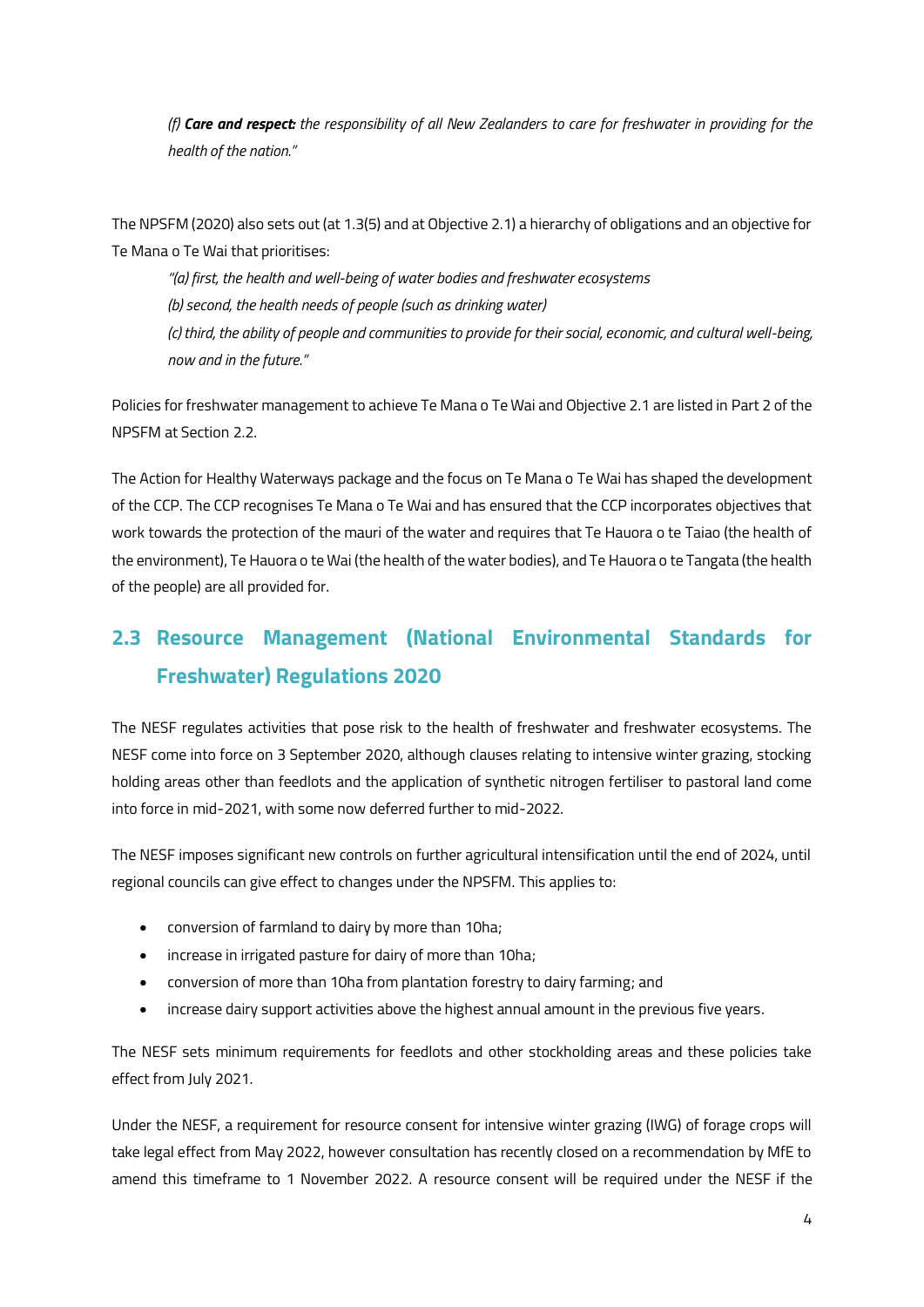maximum area for IWG is greater than 50 ha or 10% of the area of the farm, whichever is greater, and no greater than the area that existed during 2014 – 2019. These requirements will be in force until 1 January 2025 when it is expected that regional plans will have been publicly notified that give effect to the NPSFM 2020.

Further controls on IWG activities includes controls on the slope of land where IWG occurs, pugging, and buffers between crops and waterways. The current regulations as well as MfE recommendations to amend these are:

- The mean slope of the paddock is 10 degrees or less recommendations to amend this to a maximum slope rather than mean.
- Pugging is no deeper than 20cm at any one point and pugging of any depth must cover less than 50% of the paddock.
- Buffers between crops and waterways are 5m or more.

The NESF limits the discharge of synthetic nitrogen fertiliser to pastoral land to no more than 190kg per hectare per year and will require reporting of fertiliser use that is to take effect from July 2021.

Part 3 of the NESF, Subpart 1 sets out regulations to manage activities in and around natural wetlands. Natural wetlands do not include wetlands constructed by artificial means; or areas of improved pasture dominated by introduced pasture species and subject to temporary rain derived water pooling. The controls are limited to vegetation clearance, earthworks, drainage or taking, damming, or diverting water in or around natural wetlands except in certain circumstances, for example, for science research or restoration. Some of these matters will also be addressed at an Otago specific scale through ORC's Proposed Plan Change 8.

The NESF includes requirements to manage instream structures to deal with the effects of fish passage, and the relevant clause only applies to new structures.

## <span id="page-8-0"></span>**2.4 Resource Management (Stock Exclusion) Regulations 2020**

As part of the freshwater package, Stock Exclusion Regulations have been introduced. The regulations apply only to waterways that are greater than 1 m wide, and the level of regulation will depend on the slope of the surrounding land, i.e., low-slope or non-low slope. Fencing of waterbodies will apply to dairy, beef cattle, pigs, and dairy only, and not sheep; setbacks will have a required width of 5 metres on all waterways greater than 1 metre wide.

These regulations will have effect from 2023. However, for waterbodies and rivers greater than 1 metre wide that are already fenced but not compliant with the proposed regulation (setback of 5m), these can remain in place until 2025, unless the average width of existing setback is 2m for entire length and no less than 1 m at any point, in which case the fencing regulations will not apply until 2035.

The Stock Exclusion Regulations apply to anyone who owns or controls cattle, deer, or pigs (stock). Under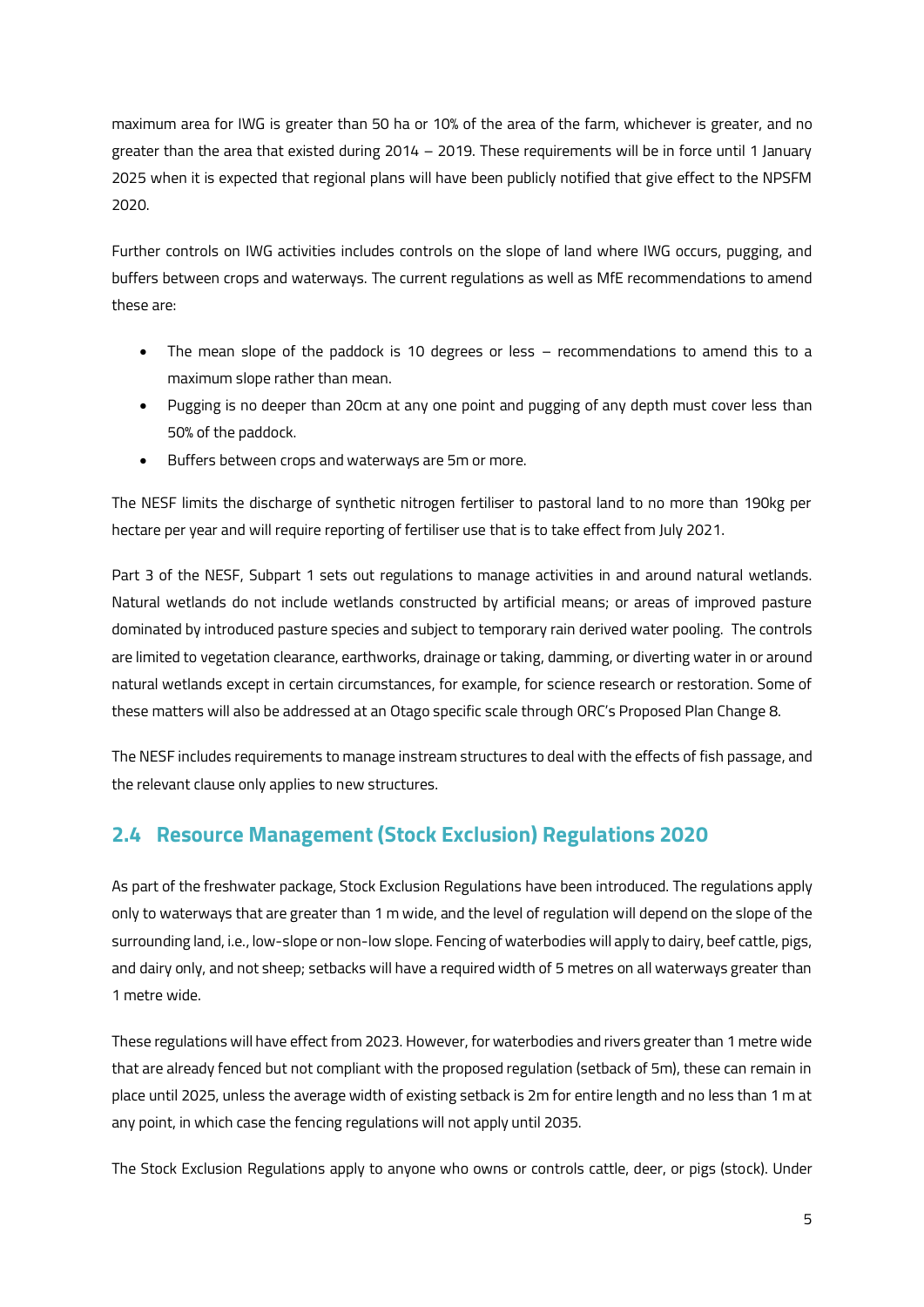these regulations:

- All stock must be excluded from natural wetlands that are identified in a regional or district plan from 1 July 2023.
- All stock must be excluded from natural wetlands (not identified in a regional or district plan) that contain threatened species or are on low slope land from 1 July 2025.
- Dairy and dairy support cattle, and pigs must be excluded from water bodies. Dairy cattle and pigs in a new pastoral system must be excluded from the 3 September 2020. All other dairy cattle and pigs must be excluded from 1 July 2023.
- Beef cattle and deer must be excluded from water bodies (over a metre wide) whatever the terrain if they are break feeding, grazing annual forage crops, or irrigated pasture, by 1 July 2023. Otherwise, these Regulations apply to beef cattle and deer and water bodies over a metre wide only on mapped low slope land from 1 July 2025.
- Stock must be excluded from the beds of lakes, rivers, and wetlands, and must not be on land closer than three metres to the bed of rivers and lakes. However, stock do not need to be excluded from land within three metres of the bed if there is a permanent fence already in place.
- Stock (except deer) must cross a river or lake by using a dedicated bridge or culvert unless they cross no more than twice in any month. There are specific circumstances when cattle and pigs can cross without a dedicated culvert or bridge.

These regulations do not apply to sheep.

## <span id="page-9-0"></span>**2.5 Regional Policy Statement for Otago**

As part of the review of the Otago Planning Framework, Minister for the Environment David Parker directed that the ORC prepares and notifies a new RPS. The RPS was notified on 26 June 2021. The RPS will set the overarching timeframes for implementation of the NPSFM in Otago via a new land and water plan for each FMU within Otago.

ORC consulted communities around the region in October and November 2020 to help develop Freshwater Visions for each FMU in Otago. Developing community-driven freshwater visions is a requirement of the NPSFM. The RPS will set the values and expectations of each FMU and is a high-level policy framework for the sustainable integrated management of resources, identifying regionally significant issues, the objectives and policies that direct how natural and physical resources are to be managed and setting out how this will be implemented by the region's local authorities.

This document is relevant to the CCP as the RPS sets values, and vision for the Clutha FMU and Upper Lakes Rohe, which the CCP will need to reflect in future, and/or will support the implementation of the CCP objectives and actions within the notified RPS.

At this stage, submissions, and further submissions on the RPS have been received by ORC, with hearings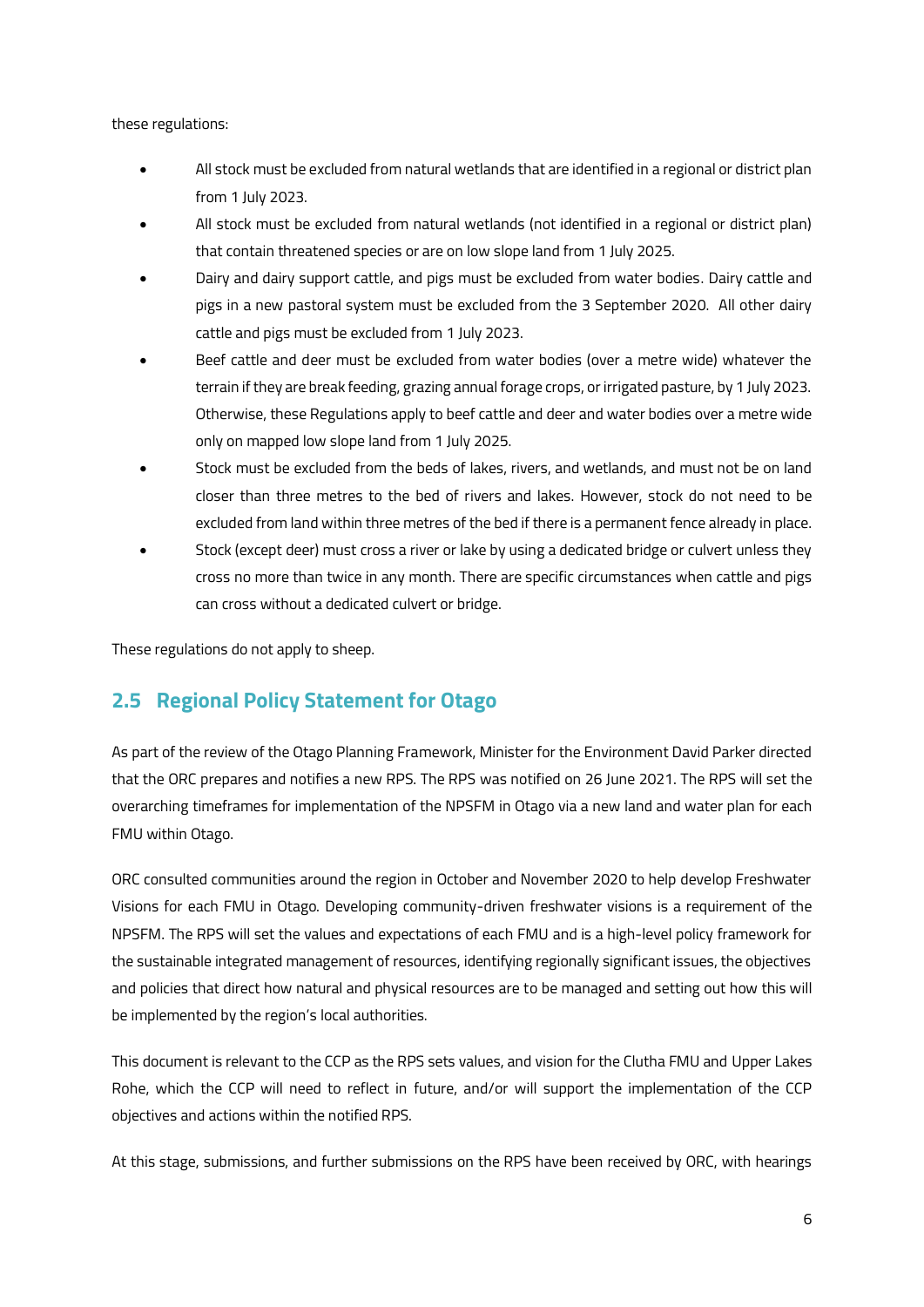set to get underway in early 2022. The RPS includes a wide-ranging set of provisions that address integrated management, air, coastal environment, land and freshwater, ecosystems and indigenous biodiversity, energy, infrastructure and transport, hazards and risks, historical and cultural values, natural features and landscapes and urban form and development. The current draft provision that sets out the Clutha Mata-au FMU vision is LF-VM-O2.

#### *"In the Clutha Mata-au FMU:*

- *1) management of the FMU recognises that:* 
	- *a. the Clutha Mata-au is a single connected system ki uta ki tai, and*
	- *b. the source of the wai is pure, coming directly from Tawhirimatea to the top of the mauka and into the awa,*
- *2) fresh water is managed in accordance with the LF–WAI objectives and policies,*
- *3) the ongoing relationship of Kāi Tahu with wāhi tūpuna is sustained,*
- *4) water bodies support thriving mahika kai and Kāi Tahu whānui have access to mahika kai,*
- *5) indigenous species migrate easily and as naturally as possible along and within the river system,*
- *6) the national significance of the Clutha hydro-electricity generation scheme is recognised,*
- *7) in addition to (1) to (6) above:*
	- *a. in the Upper Lakes rohe, the high-quality waters of the lakes and their tributaries are protected, recognising the significance of the purity of these waters to Kāi Tahu and to the wider community,*
	-

*….*

*…."*

- *8) the outcomes sought in (7) are to be achieved within the following timeframes:*
	- *a. by 2030 in the Upper Lakes rohe,*
- <span id="page-10-0"></span>**2.6 Regional Plan: Water for Otago**

The original literature review summarised the Regional Plan: Water for Otago (the Water Plan) from the perspective of the Water Plan's history and plan changes that have been made operative over time. The ORC has committed to a full review of the Water Plan by 2025 in order to implement the NPSFM and create a tailored approach to water management. Subsequently, the original literature review introduced some of the smaller plan changes that at the time of preparing the literature review had not been notified. Since then, Plan Change 7 and Plan Change 8 (part of the Omnibus Plan Change that includes Plan Change 1) have been notified, and a decision released on Plan Change 7.

Plan Change 7, the Water Permits Plan Change, now adds objectives, policies, and rules to the current Regional Plan: Water or Otago to manage the replacement of expiring deemed permits and water permits.

Plan Change 8 includes strengthening rules relating to on farm effluent management, clarifying rules relating to discharges and those relating to nitrogen leaching rates.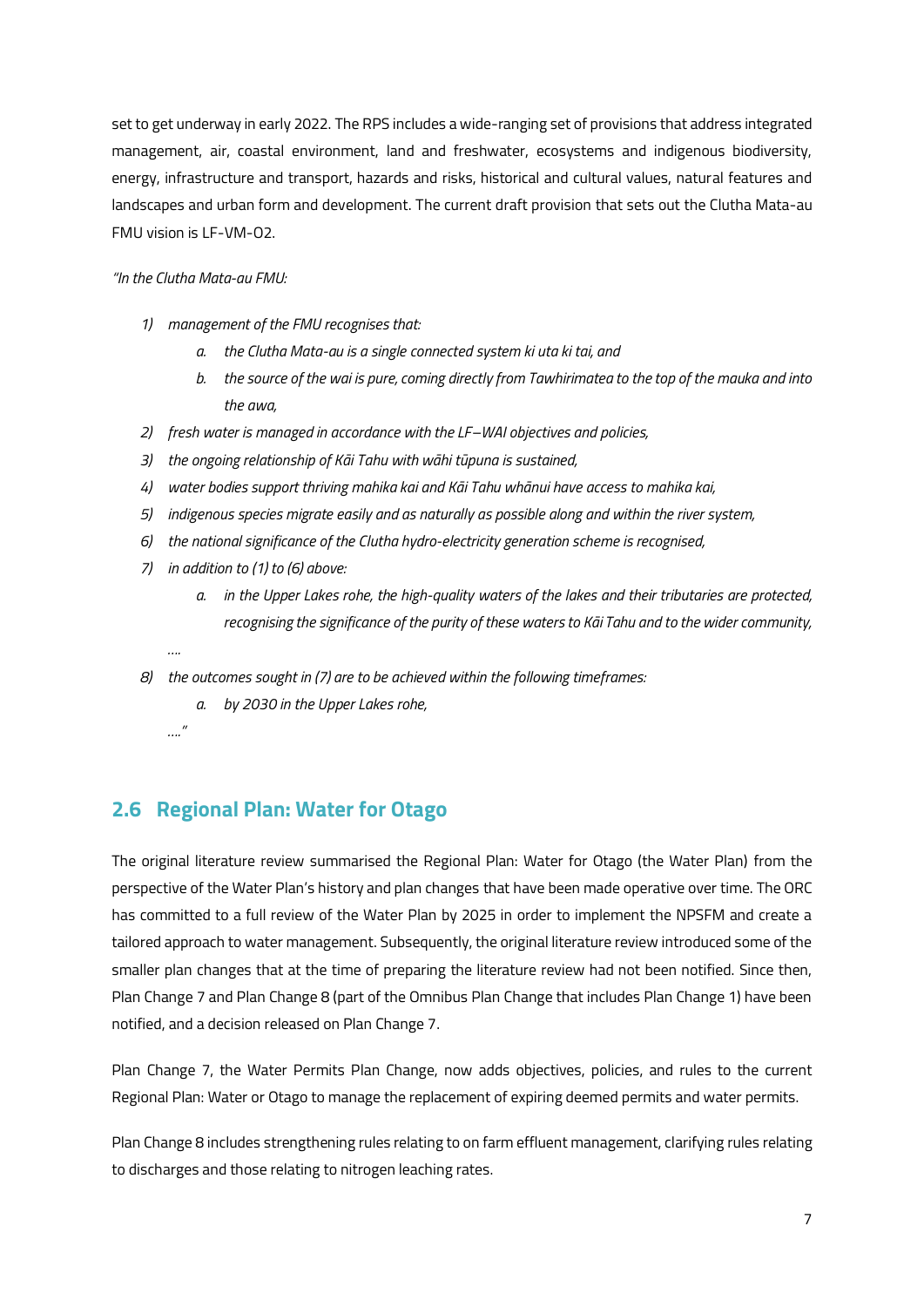#### <span id="page-11-0"></span>2.6.1 Plan Change 7

A final decision was released on Plan Change 7 (PC7) in November 2021. PC7 provides a mechanism for the ORC to only issue short term replacement consents for the large number of water permits expiring between 2020 and 2025, and the deemed permits that expired on 1 October 2021. The intent of this is to ensure that the majority of water permits are brought in line with the new land and water plan soon after the new plan has been made operative. The key long-term outcome will be to achieve NPSFM compliant outcomes that will be outlined in that new regional planning framework, that includes the new RPS, however in the meantime, consents will effectively be rolled over under their current conditions but tied to historic irrigation areas, rates, and volumes of take.

### <span id="page-11-1"></span>2.6.2 Plan Change 8

The intent of proposed Plan Change 8 (PPC8) is to bring Otago into line with other jurisdictions in New Zealand with respect to effluent management and discharge requirements to ensure best practice when it comes to the storage and discharge of effluent (animal waste), with a specific emphasis on the management of dairy shed effluent, its storage and discharge to land. It also includes a number of rules and policies relating to minimum standards and good management practices for farming activities. PPC8 also includes provisions related to the the discharge of sediment associated with subdivision and residential development.

The ORC has introduced new sections to the Regional Plan: Water for Otago (RPW) relating to good farming practices through PPC8. This includes new policies, which requires farming activities to reduce adverse environmental effects, through the implementation of good management practices, as well as managing stock access to water bodies, through fencing. There is new policy that sets minimum standards for intensive grazing, as well as limiting areas and duration of exposed soils and identification and management of critical source areas.

## <span id="page-11-2"></span>3. Conclusions

The purpose of this addendum to the document titled "Literature Review: Upper Clutha Water Quality" (first published 2019) is to provide a 2021 status update to the Policy and Plan Direction section that was included to inform the development of the CCP. The CCP is set for review with Version B scheduled for development in 2021.

This report has provided an overview of the signalled RMA reform package, recently gazetted National Policy Statement for Freshwater Management (2020), National Environmental Standard for Freshwater Management (2020), and the National Environmental Standard (Stock Exclusion) (2020), including the current plan changes notified by the Otago Regional Council. This updated overview of the statutory framework will be used by WAI Wānaka to understand risks and pressures the catchments are facing to ensure the key set of principles that guide the CCP objectives and the projects it carries out that will continue to improve and maintain the long-term environmental health of the wider Upper Clutha catchment area including Lake Wānaka, Lake Hāwea and the Clutha/Mata-au, Hāwea and Cardrona Rivers, while also ensuring the four